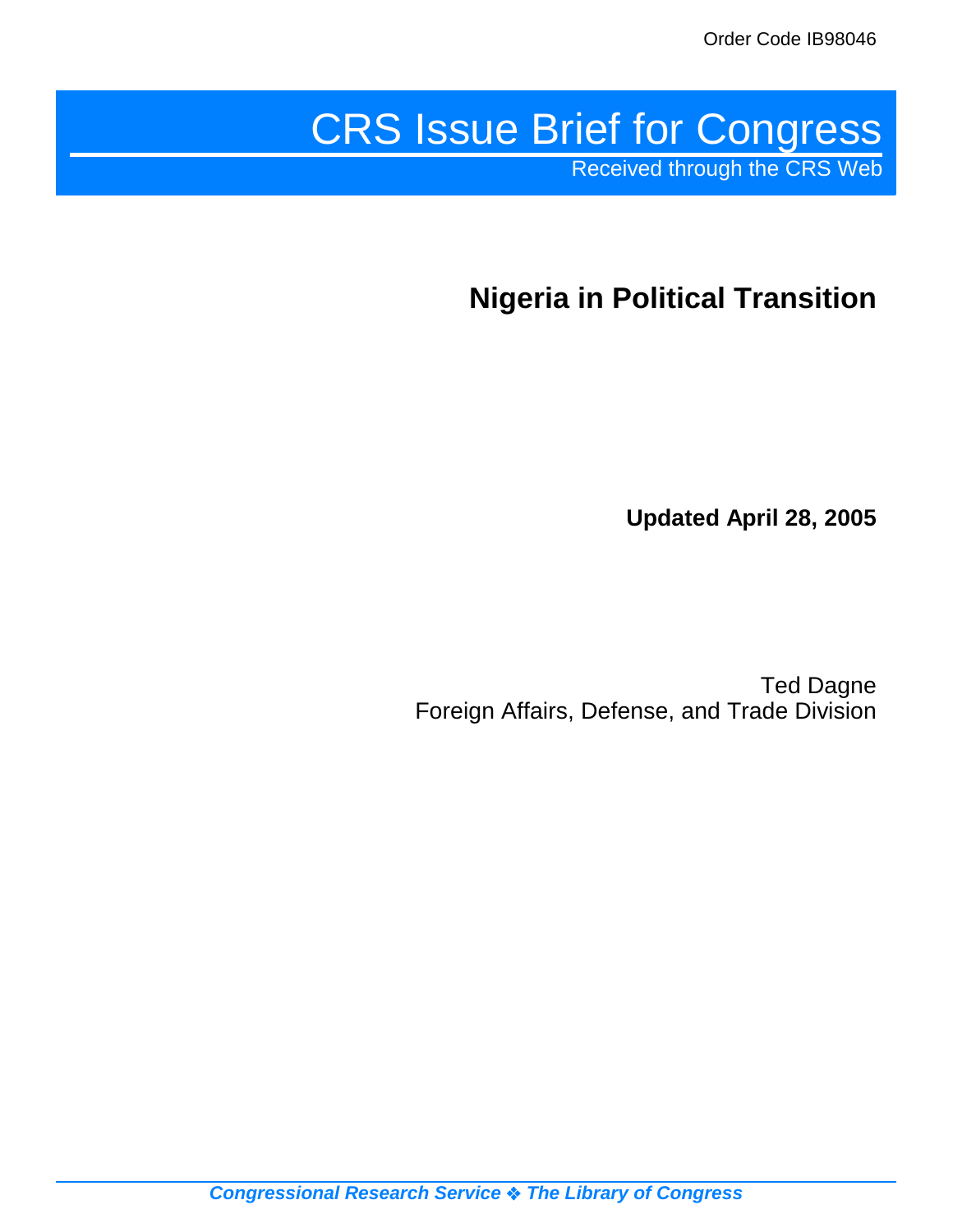# **CONTENTS**

**SUMMARY** 

MOST RECENT DEVELOPMENTS

BACKGROUND AND ANALYSIS

Historical and Political Background

Transition to Civilian Rule Elections The 2003 Elections

Current Economic and Social Conditions

Humanitarian and Human Rights Concerns HIV/AIDS Sharia Human Rights

The United States and Nigeria U.S.-Nigerian Relations: Background

108th Congress: Key Legislation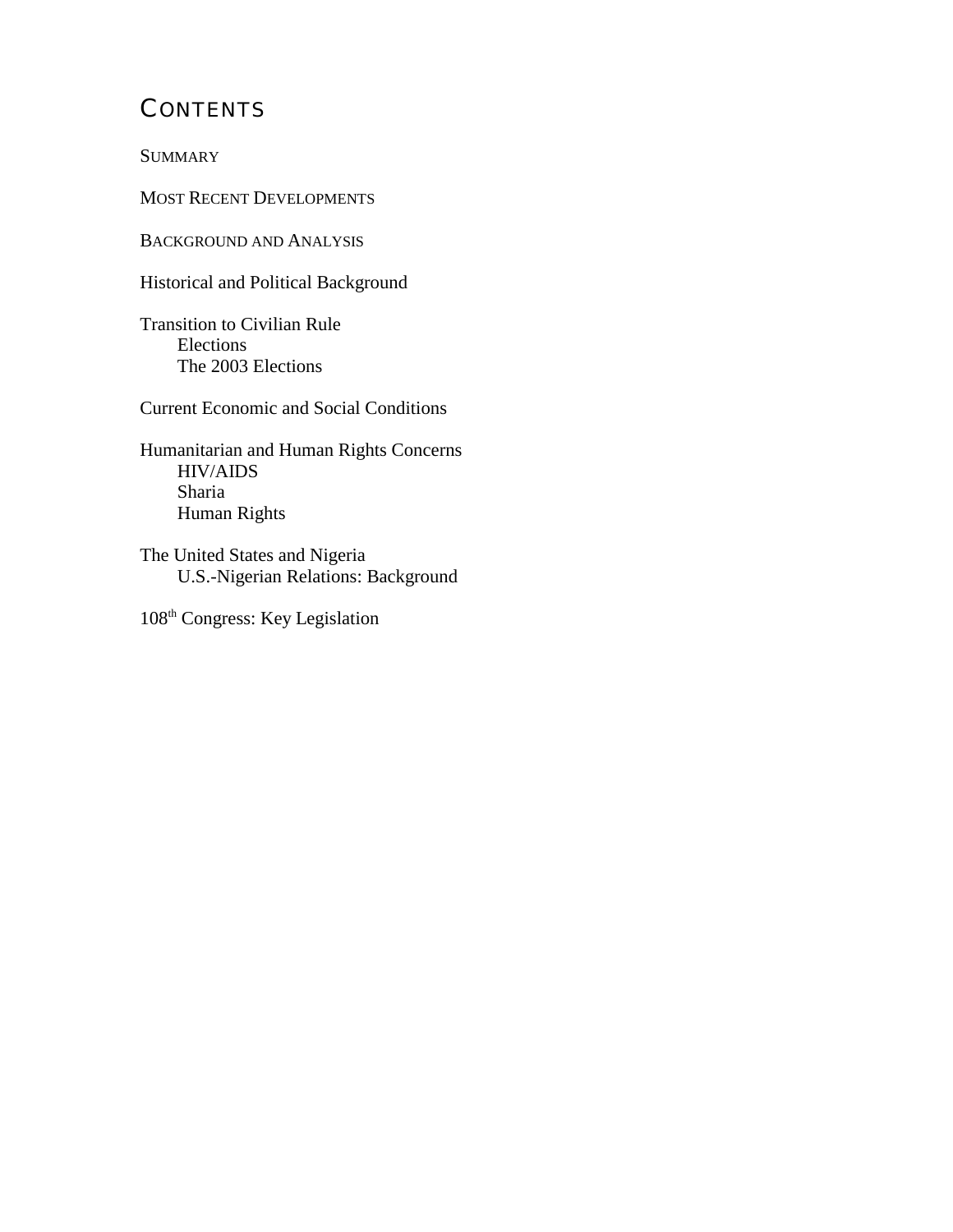#### Nigeria in Political Transition

#### **SUMMARY**

On June 8, 1998, General Sani Abacha, the military leader who took power in Nigeria in 1993, died of a reported heart attack and was replaced by General Abdulsalam Abubakar. On July 7, 1998, Moshood Abiola, the believed winner of the 1993 presidential election, also died of a heart attack during a meeting with U.S. officials. General Abubakar released political prisoners and initiated political, economic, and social reforms. He also established a new independent electoral commission and outlined a schedule for elections and transition to civilian rule, pledging to hand over power to an elected civilian government by May 1999. In late February 1999, former military leader General Olusegun Obasanjo was elected president and was sworn in on May 29, 1999. Obasanjo won 62.8% of the votes (18.7 million), while his challenger, Chief Olu Falae received 37.2% of the votes (11.1 million). In mid-April 2003, President Obasanjo was re-elected, and the People's Democratic Party (PDP) won a majority in the legislative elections. The elections, however, were marred by serious irregularities and electoral fraud, according to international election observers.

Relations between the United States and Nigeria improved with the transfer of power to a civilian government. In late October 1999, President Obasanjo met with President Clinton and other senior officials in Washington. President Clinton pledged substantial increase in U.S. assistance to Nigeria. In August 2000, President Clinton paid a state visit to Nigeria. He met with President Obasanjo in Abuja and addressed the Nigerian parliament. Several new U.S. initiatives were announced, including increased support for AIDS prevention and treatment programs in Nigeria and enhanced trade and commercial development.

In May 2001, President Obasanjo met with President Bush and other senior officials. The two presidents discussed a wide range of issues, including trade, peacekeeping, and the HIV/AIDS crisis in Africa. President Bush pledged \$200 million into a new global fund for HIV/AIDS. In FY2002, Nigeria received \$66.5 million in economic and development assistance. The Bush Administration provided \$75 million in FY2003, \$61 million in FY2004, and an estimated \$64 million for FY2005. In early November 2001, President Obasanjo visited Washington to express his government's support for the U.S.-led antiterrorism campaign and returned to Washington in June 2002. In July 2003, President Bush visited Nigeria while on a five-day, five-country trip to Africa.

Nigeria continues to make progress in strengthening its fragile democracy but faces serious economic challenges. Nigeria's population, now 133 million, is projected to grow to over 260 million by 2025. Nigeria remains relatively stable, although ethnic and religious clashes in some parts of the country have led to massive displacement of civilian populations. Thousands of civilians have been killed over the past several years and many more wounded in religious clashes. Under President Obasanjo, Nigeria has emerged has a major player in Africa. President Obasanjo took a leading role in the creation of the New Partnership for African Development (NEPAD) and the African Union (AU). He is the current Chairman of the AU. President Obasanjo also played key roles in facilitating the exile of Liberian President Charles Taylor. Nigeria is also facilitating negotiations between the government of Sudan and the Darfur rebels. In August 2003, Nigeria sent an estimated 1,500 troops to Liberia as part of a West African-led peacekeeping force.

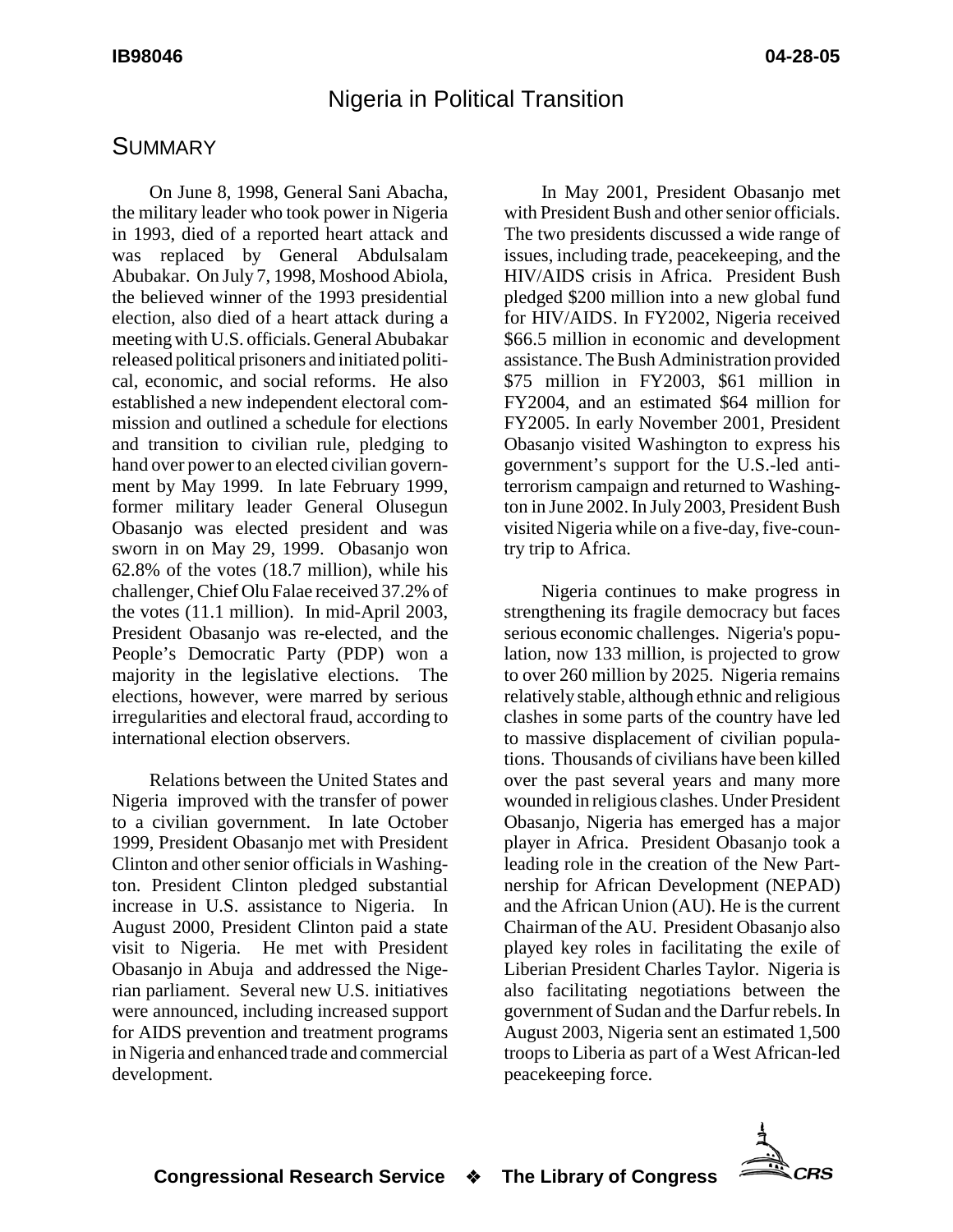#### MOST RECENT DEVELOPMENTS

In early April 2005, Nigerian Senate Speaker Adolphus Wabara was forced to resign after President Obasanjo accused him of taking more than \$400,000 in bribes from the Minister of Education, Fabian Osuji. The Education Minister was dismissed in March by President Obasanjo. The Minister of Housing, Alice Mobolaji Osomo, was also fired in early April for allocating more than 200 properties to senior government officials instead of public sale. President Obasanjo's anti-corruption campaign is seen as the most serious and effective effort in decades.

#### BACKGROUND AND ANALYSIS

### **Historical and Political Background**

Nigeria, the most populous nation in Africa with an estimated 133.9 million people (July 2003 estimate, CIA), has been in political turmoil and economic crisis intermittently since independence in October 1960. The current borders were demarcated by British colonial rulers in 1914, on the eve of World War I, by merging the British dependencies of Northern and Southern Nigeria into a single territory with promising economic prospects. The new Nigeria, as defined by the British, placed over 250 distinct ethnic groups under a single administrative system. Of this large number of groups, ten account for nearly 80% of the total population, and the northern Hausa-Fulani, the southwestern Yoruba, and the southeastern Ibo, have traditionally been the most politically active and dominant. Since gaining independence from Britain in 1960, Nigerian political life has been scarred by conflict along both ethnic and geographic lines, marked most notably by northern and Hausa domination of the military and the civil war fought by the Ibo of Biafra from 1967 to 1970. Questions persist as to whether Nigeria and its multitude of ethnic groups can be held together as one nation, particularly in light of the degree to which misrule has undermined the authority and legitimacy of the state apparatus; but many Nigerians feel a significant degree of national pride and belief in Nigeria as a state.

Nigeria's political life has been dominated by military coups and long military-imposed transition programs to civilian rule. The military has ruled Nigeria for approximately 28 of its 43 years since independence. In August 1985, General Ibrahim Babangida ousted another military ruler, General Muhammadu Buhari, and imposed a transition program that lasted until June 1993, when Nigeria held its first election in almost a decade, believed to be won by Chief Moshood K. O. Abiola, a Yoruba businessman from the south. In the same month, General Babangida annulled the presidential election because of what he called "irregularities in the voting" and ordered a new election with conditions that Abiola and his challenger be excluded from participating. Amid confusion and growing political unrest, Babangida handed over power to a caretaker government in August 1993, then ousted the caretaker the following November.

General Sani Abacha took power in November 1993. Abacha had been an active participant in several Nigerian military coups and was an authoritarian figure who seemed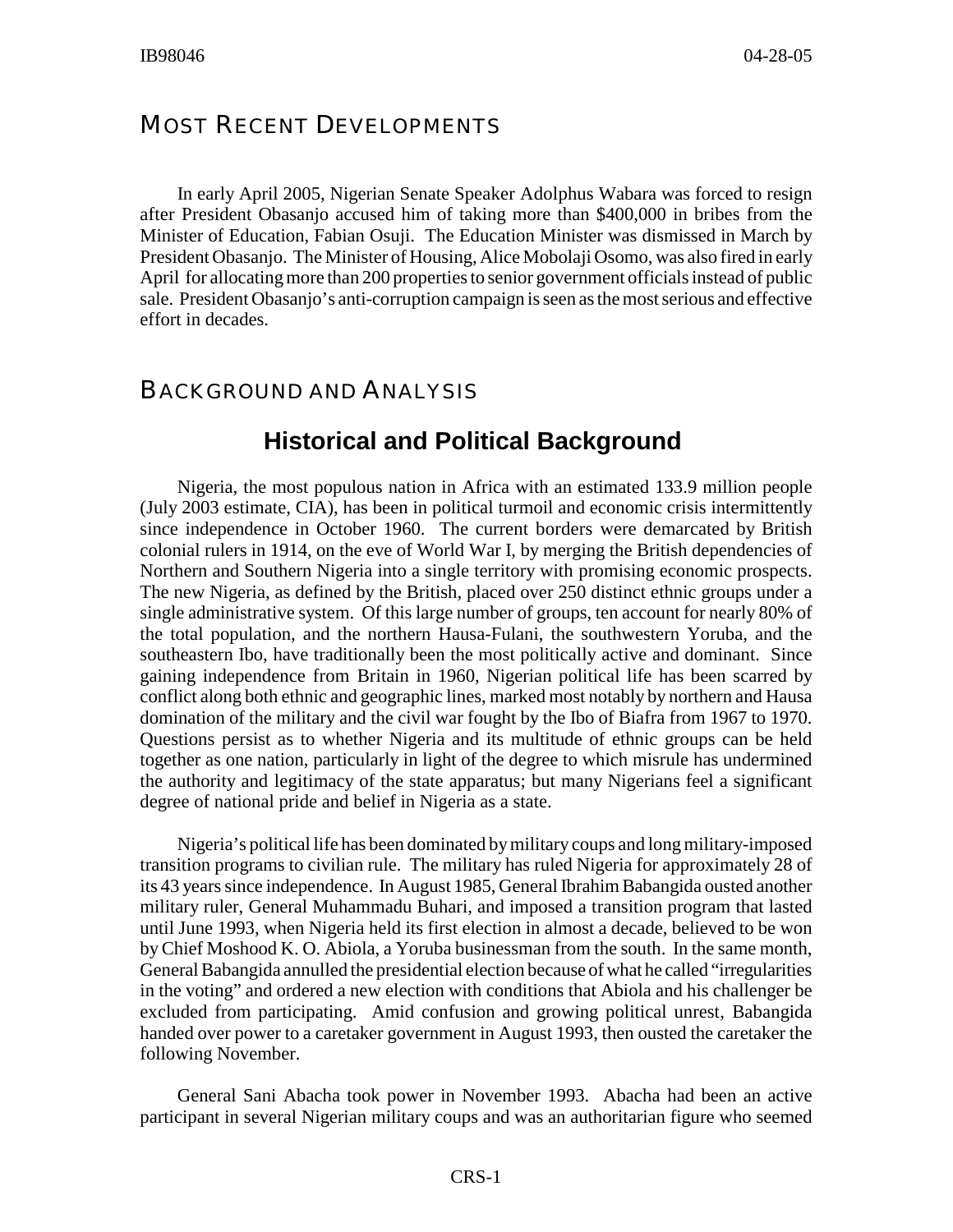unmoved by international opinion. Beginning in 1995, Abacha imprisoned hundreds of critics, including former military leader Olusegun Obasanjo, the only Nigerian military leader to have handed over power voluntarily to an elected civilian government, and Moshood Abiola, who was charged with treason after declaring himself president following the annulled election. The senior wife of Abiola, Kudirat Abiola, was assassinated in June 1996 by unidentified men. Her daughter blamed the military junta.

In October 1995, under pressure to implement political reforms, Abacha announced a three-year transition program to civilian rule, which he tightly controlled until his death on June 8, 1998. Abacha established the National Electoral Commission of Nigeria (NECON), which published guidelines for party registration, recognized five political parties in September 1996 and officially dissolved opposition groups after refusing to recognize them. The military professed its support for Abacha should he seek reelection as a civilian, and by April 20, 1998, all five parties had nominated Abacha as the single presidential candidate despite criticism by the international community and dissident groups. Major opposition figures, especially those in exile, dismissed the transition program and called for boycotts of the parliamentary and presidential elections. Only candidates from among the five statesanctioned political parties participated in state assembly elections held in December 1997 and parliamentary elections held on April 25, 1998. The United Nigeria Congress Party (UNCP), considered by many government opponents to be the army's proxy, won widespread victories.

#### **Transition to Civilian Rule**

Abacha died, reportedly of a heart attack, on June 8, 1998. The Provisional Ruling Council quickly nominated Major General Abdulsalam Abubakar to assume the presidency. General Abubakar, a career serviceman from the Northern Hausa-speaking elite, was regarded as a military intellectual. He served as chief of military intelligence under General Ibrahim Babangida and was Abacha's chief of staff. He led the investigations of reported coup attempts by former President Olusegun Obasanjo and Lt. General Oladipo Diya, charges that, critics argue, were fabricated by the government. Following Abacha's death, General Abubakar addressed the nation and expressed his commitment to uphold the October 1998 hand-over date to civilian government established by Abacha. In an effort to prove his commitment, Abubakar released several prominent political prisoners, including General Olusegun Obasanjo.

During a meeting with a U.S. delegation led by then Undersecretary of State Thomas Pickering on July 7, 1998, Abiola suffered a heart attack and died soon after. Pro-democracy leaders immediately claimed that Abiola was murdered. The autopsy report, monitored by an independent team of Canadian, American, and British doctors, confirmed that Abiola died of natural causes due to a long-standing heart condition and that death as a result of poisoning was highly unlikely. Many observers said, however, that Abiola's care was deliberately neglected, resulting in his early demise. His death crushed the hopes of many democracy supporters and spurred riots for several days.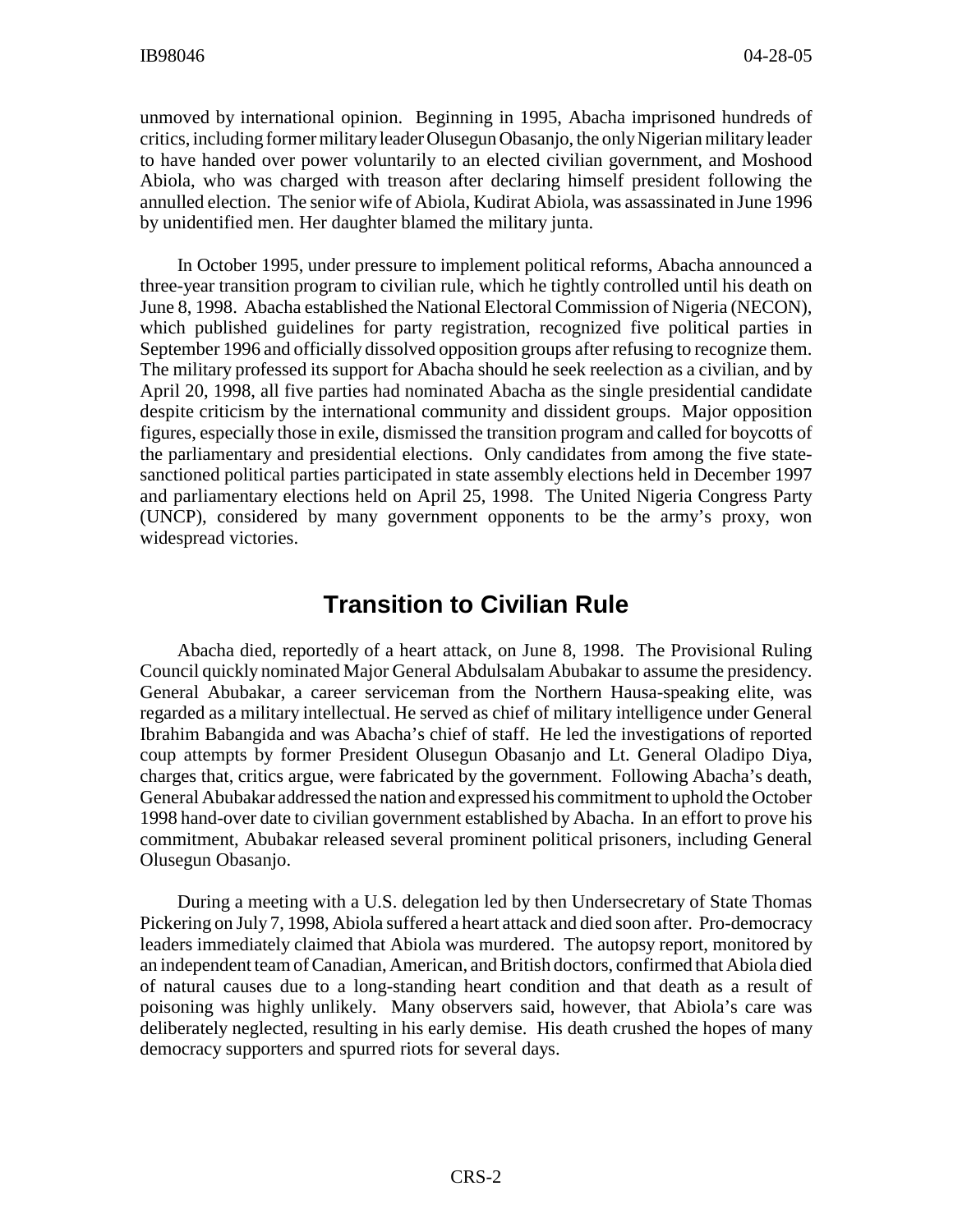| Nigeria At A Glance                                                      |
|--------------------------------------------------------------------------|
| <b>Population:</b> 133.9 million                                         |
| <b>Independence:</b> October 1960                                        |
| <b>Comparative Area:</b> Slightly more than twice the size of California |
| <b>Religions:</b> 50% Muslim, 40% Christian, 10% Indigenous beliefs      |
| Languages: English (official)                                            |
| <b>GDP:</b> \$113.5 billion (2002)                                       |
| <b>GDP Per Capita: \$875 (2002)</b>                                      |
| <b>Unemployment rate: 28% (1992)</b>                                     |
| <b>Exports:</b> $$17.3$ billion $(2002)$                                 |
| <b>Imports:</b> $$13.6$ billion $(2002)$                                 |
| <b>External Debt:</b> \$29.7 billion (2002)                              |
|                                                                          |
| Source: The World Fact Book, 2003                                        |

In August and September of 1998, Abubakar undertook rapid and dramatic reforms to the Nigerian political system and economy. He replaced Abacha's top security staff and cabinet and dissolved the five political parties that Abacha had established. He abolished major decrees banning trade union activity, which had been used by Abacha to put down the political strikes that followed the nullification of the 1993 election results and ended treason charges against Nobel Prize-winning writer Wole Soyinka and 14 others. Abubakar has also made a concerted effort to appeal to Nigerians in exile to return home and assist in the transition process, and many have done so, most notably Nobel Prize-winning author Wole Soyinka in mid-October. On September 7, Abubakar released the draft constitution for the next civilian government, which Abacha had kept secret, but announced on October 1 that he was setting up a committee to organize and collect views from various sections of the country, after which he would finalize changes to the draft document in order to make it "more representative and acceptable." In early May 1999, the government approved an updated version of the 1979 Nigerian constitution instead of the constitution drafted by the Abacha regime.

Abubakar outlined a specific timetable for the transition to civilian rule, with local polls on December 5, 1998, gubernatorial and state polls on January 9, followed by national assembly polls on February 20, 1999, and presidential polls on February 27. The official hand-over date was set for May 29, 1999. He also nullified all of the previous state and gubernatorial elections because they were held under the Abacha system, and dismissed the National Electoral Commission established by Abacha, replacing it with one of his own, the Independent National Electoral Commission (INEC), in early August. Political party registration for elections ended after an extension on October 12, and the INEC released the names of the nine registered parties on October 19. The three major parties were the People's Democratic Party (PDP), the All People's Party (APP), and the Alliance for Democracy (AD). In order to be registered, a party had to be considered "national," defined as having offices in at least two-thirds of the 36 states that make up Nigeria, and furthermore must win at least 10% of votes in two-thirds of the states in the local elections in December 1998 in order to qualify a candidate for the national elections in February. Abubakar warned of the dangers of a "proliferation of political parties with parochial orientation, that may lead to disunity and instability," while urging political leadership to represent the will of people of all ethnic and religious groups.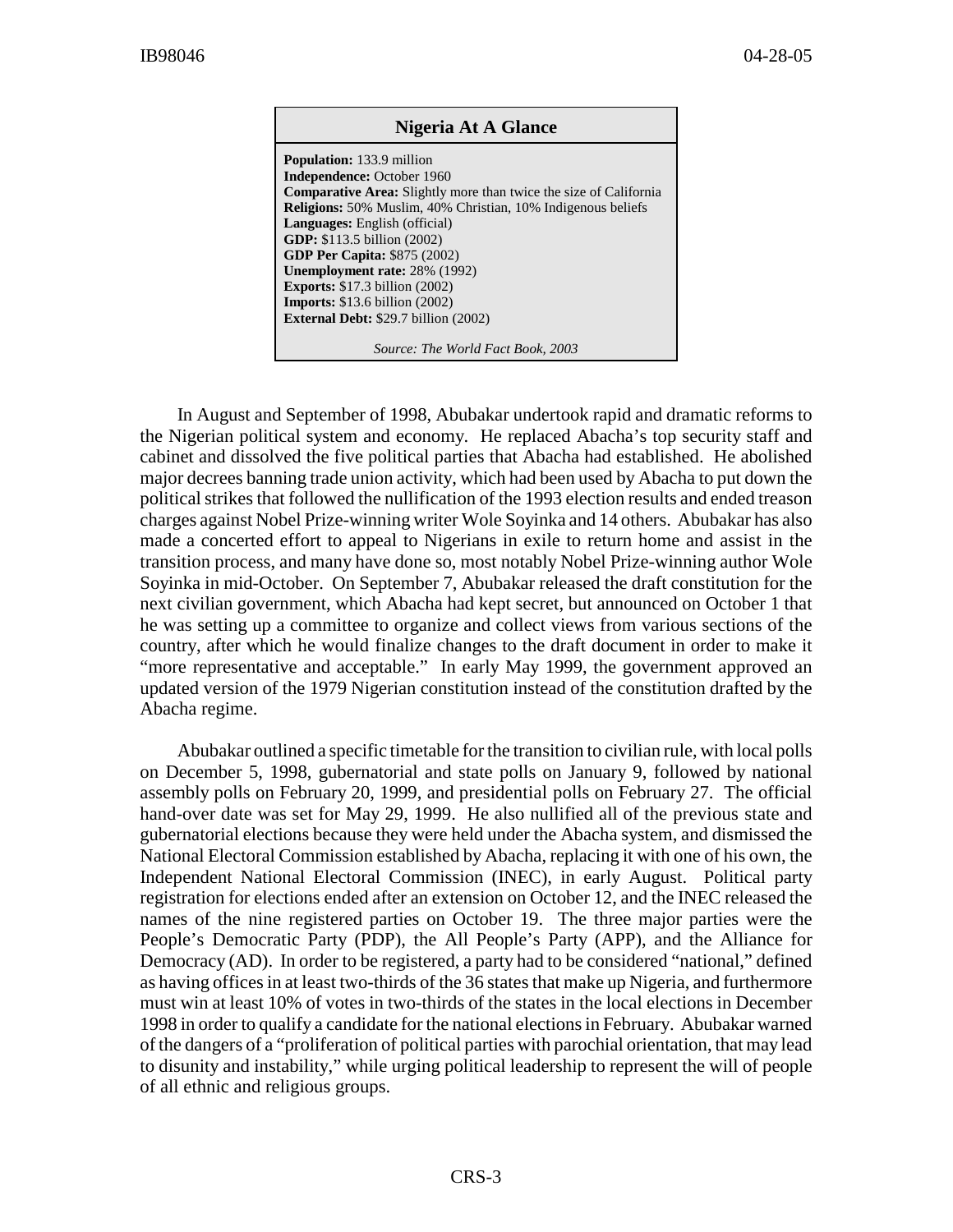The international community cautiously welcomed the transition program. Donor governments in Europe expressed support and urged transparency. French, British, and German delegations met with the Nigerian leadership in Abuja, the capital, in late July, and Abubakar made numerous trips abroad in an effort to improve relations with African and world leaders. The European Union announced in late October 1998 that, effective November 1, some sanctions would be relaxed. The visa ban was officially removed and some officials indicated that even the military measures might be lifted after the official hand-over date in May. On May 31, 1999, the European Union restored full economic cooperation with Nigeria. In late May, the Commonwealth also readmitted Nigeria as a member, after three years of suspension.



#### **Elections**

In early December 1998, the PDP won in 389 out of 774 municipalities in local elections, while the All People's Party (APP) came a distant second with 182, followed by Alliance for Democracy. In the governorship elections in early January, the PDP won 21 states out of 36, the APP won in nine states, and the AD won in six states. Shortly after the elections in January, the APP and AD began talks to merge the two political parties. However, the Independent Electoral Commission rejected a merger but agreed that the two parties "can present common candidates" for the presidential elections.

In mid-February, the People Democratic Party nominated General Olusegun Obasanjo as its presidential candidate. Obasanjo won the support of more than two-thirds of the 2,500 delegates and a northerner, Abubakar Atiku, who was elected governor in the January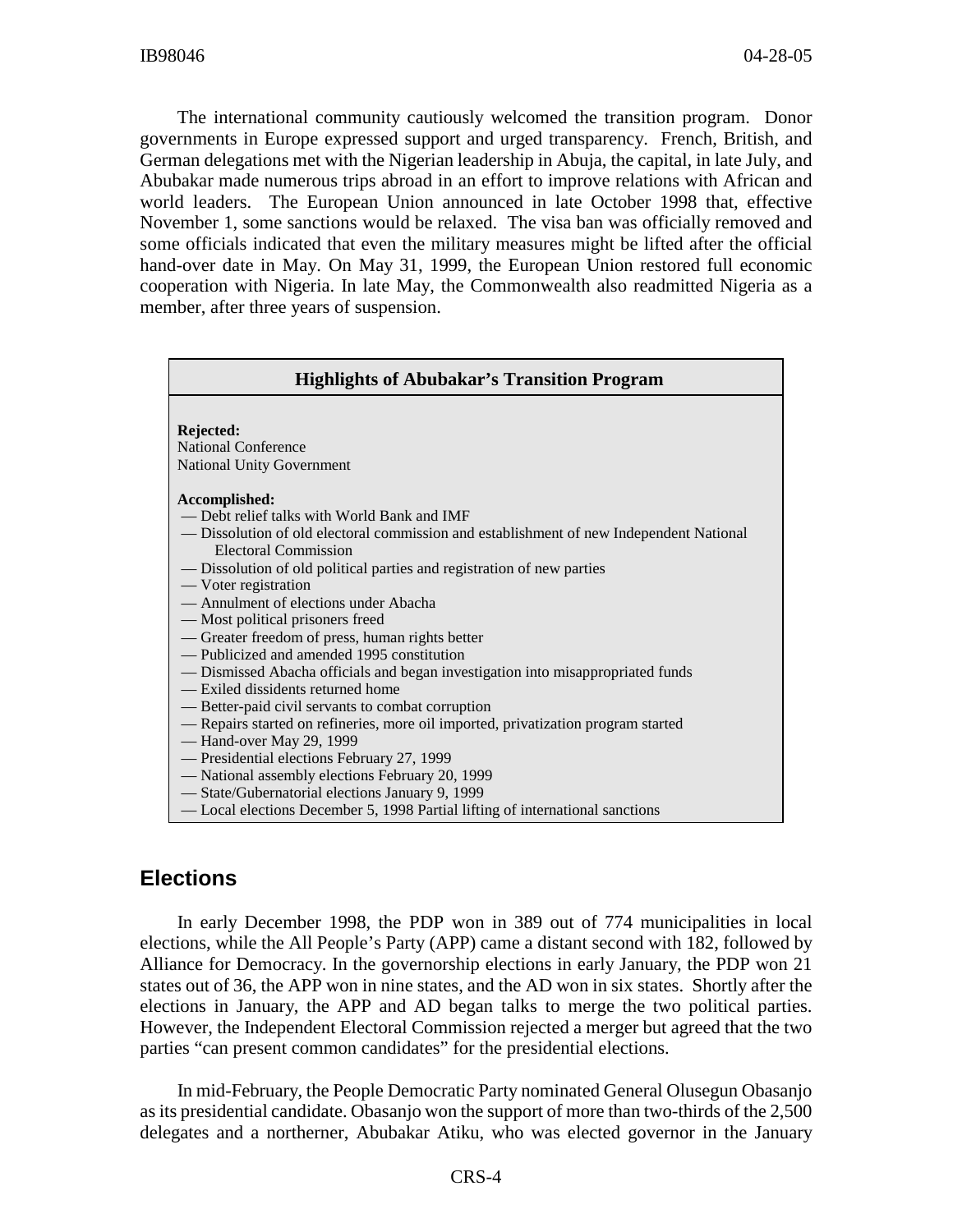elections, was chosen as his running mate. The APP and AD nominated Chief Olu Falae, a Yoruba, as their joint candidate for president. A former Nigerian security chief and a northerner, Chief Umaru Shinakfi, was chosen as Falae's running mate.

In late February 1999, General Obasanjo was elected president by a wide margin. Obasanjo won 62.8% of the votes (18.7 million), while his challenger, Chief Olu Falae received 37.2% of the votes (11.1 million). In the Senate elections, the PDP won 58% of the votes, APP 23%, and AD 19%. In the elections for the House of Representatives, PDP received 59% of the votes, AD 22%, and APP 20%.

On May 29, 1999, Obasanjo was sworn in president and the Nigerian Senate approved 42 of 49 members of his cabinet. In his inaugural address, President Obasanjo said that "the entire Nigerian scene is very bleak indeed. So bleak people ask me where do we begin? I know what great things you expect of me at this New Dawn. As I have said many times in my extensive travels in the country, I am not a miracle worker. It will be foolish to underrate the task ahead. Alone, I can do little."

#### **The 2003 Elections**

President Obasanjo was nominated by his party, the Peoples Democratic Party (PDP), for a second-term bid. The All Nigeria Peoples Party (ANPP) picked former military strongman, General Muhammadu Buhari, as its presidential candidate. Meanwhile, the former Biafra rebel leader, Emeka Odumegwu Ojukwu, who led the secessionist war in the 1960s, was picked as the presidential candidate of the All Progressive Grand Alliance (APGA). The National Democratic Party (NDP) picked former foreign minister Ike Nwachukwu as its presidential candidate.

| <b>Nigeria: Key Government Officials</b>                                     |  |  |  |  |  |  |  |
|------------------------------------------------------------------------------|--|--|--|--|--|--|--|
| <b>President:</b> Olusegun Obasanjo (Sworn for a $2nd$ term on May 29, 2003) |  |  |  |  |  |  |  |
| Vice President: Atiku Abubakar                                               |  |  |  |  |  |  |  |
| <b>President of Senate: Adolphous Wabara</b>                                 |  |  |  |  |  |  |  |
| <b>Speaker of the House: Aminu Masari</b>                                    |  |  |  |  |  |  |  |
| <b>Ministers:</b>                                                            |  |  |  |  |  |  |  |
| <b>Defense</b> : Rabiu Musa Kwankwaso                                        |  |  |  |  |  |  |  |
| <b>Education:</b> Fabian Osuji                                               |  |  |  |  |  |  |  |
| Finance: Njozi Okonjo-Iweala                                                 |  |  |  |  |  |  |  |
| Foreign Affairs: Oluyemi Adeniji                                             |  |  |  |  |  |  |  |
| Justice: Akin Olujimi                                                        |  |  |  |  |  |  |  |
| <b>Central Bank Governor: Joseph Sanusi</b>                                  |  |  |  |  |  |  |  |
| Source: Reuters, Dec. 4, 2003                                                |  |  |  |  |  |  |  |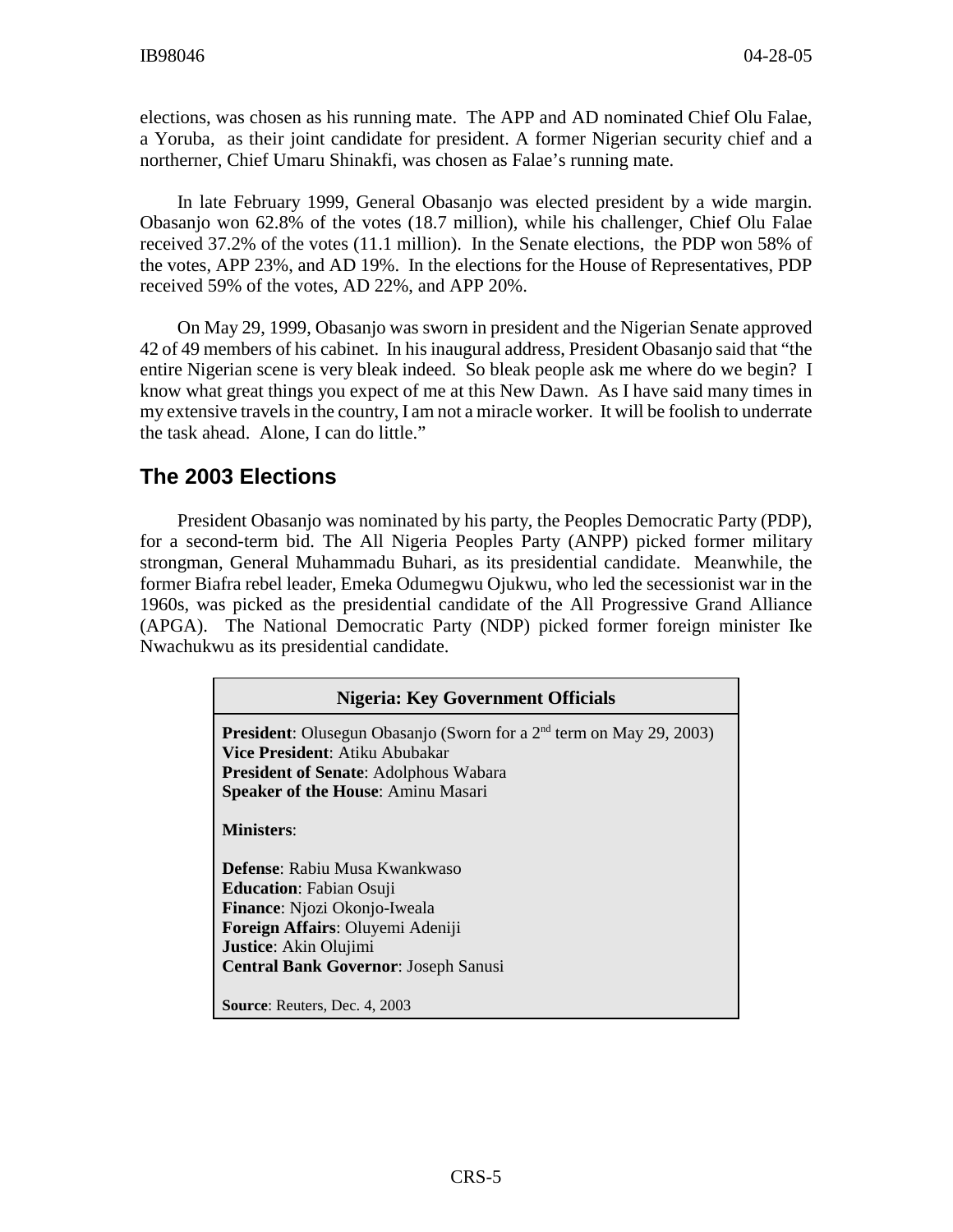In mid-April 2003, Nigerians went to the polls for the second time since military rule gave way to a civilian government. President Obasanjo was re-elected to a second term, and his PDP party won in legislative elections. The Independent National Electoral Commission (INEC) declared that Obasanjo won 61.9% of the votes, while his nearest rival, General Muhammadu Buhari of ANPP, won 32.1% of the votes. The elections, however, were marred by serious irregularities and electoral fraud, according to international election observers. In the Senate, the PDP won 72 seats out of 109 seats, while the ANPP won 28 and the AD 5 seats. The PDP won 198 seats in the 360-seat House of Representatives, the ANPP 83 seats, and the AD 30 seats.

In late March 2004, elections for Local Government Council were held in thirty of the thirty-six states. The Transition Monitoring Group (TMG), a coalition of 170 human rights and civil society groups, monitored the elections. In its preliminary report, the TMG stated that "in virtually all the states where elections were held , the process leading to the elections were substantially flawed."

#### **Current Economic and Social Conditions**

Western officials believe that Sani Abacha may have stolen more than \$3.5 billion over the course of his five years in power. Abacha's former national security adviser, Ismaila Gwarzo, was accused of stealing an estimated \$2.45 billion from the Nigerian Central Bank. Swiss officials stated that about 120 accounts in Zurich and Geneva have been frozen. In early 2000, Swiss officials charged a businessman for falsifying documents to open a bank account for the Abacha family. In mid-May 2000, President Obasanjo announced that his government had recovered \$200 million in public funds looted by former Nigerian dictator Abacha and his associates. In July 2000, Nigerian authorities confirmed that Swiss officials had transferred \$64.3 million of the looted money to the Central Bank of Nigeria. In April 2002, the government of Nigeria reached an agreement with the Abacha family on the funds said to have been stolen by the late dictator. The agreement calls for the return of \$1 billion to the government of Nigeria, while the Abacha family would be allowed to keep \$100 million. The government of Nigeria has recovered \$149 million of the funds stolen by former dictator General Sani Abacha and his family. The funds were recovered from bank accounts in the British island of Jersey. In early December 2003, President Obasanjo visited Switzerland in an effort to recover \$618 million of looted funds by the late dictator.

Due to decades of economic mismanagement, political instability, and widespread corruption, the education system has suffered from lack of funding, industry has idled, refineries are in poor conditions, and the sixth-largest oil-producing country in the world suffers from severe fuel shortages from time to time. The Nigerian economy depends heavily on oil revenues; about 90-95% of Nigeria's export earnings come from petroleum and petroleum products, which also represent 90% of its foreign exchange earnings and 80% of its government revenues (Energy Administration Information, March 2003). The European Union is a major trading partner, and the United States imports more oil from sub-Saharan Africa, primarily Nigeria, than from the Middle East. On March 9, 2005, President Obasanjo stated that he would stop Nigeria's foreign debt payment if parliament passes legislation to that effect. Nigeria's House of Representatives passed a motion recommending that Obasanjo "cease forthwith further external debt payment to any group of foreign creditors." Nigeria's foreign debt is estimated at \$34 billion.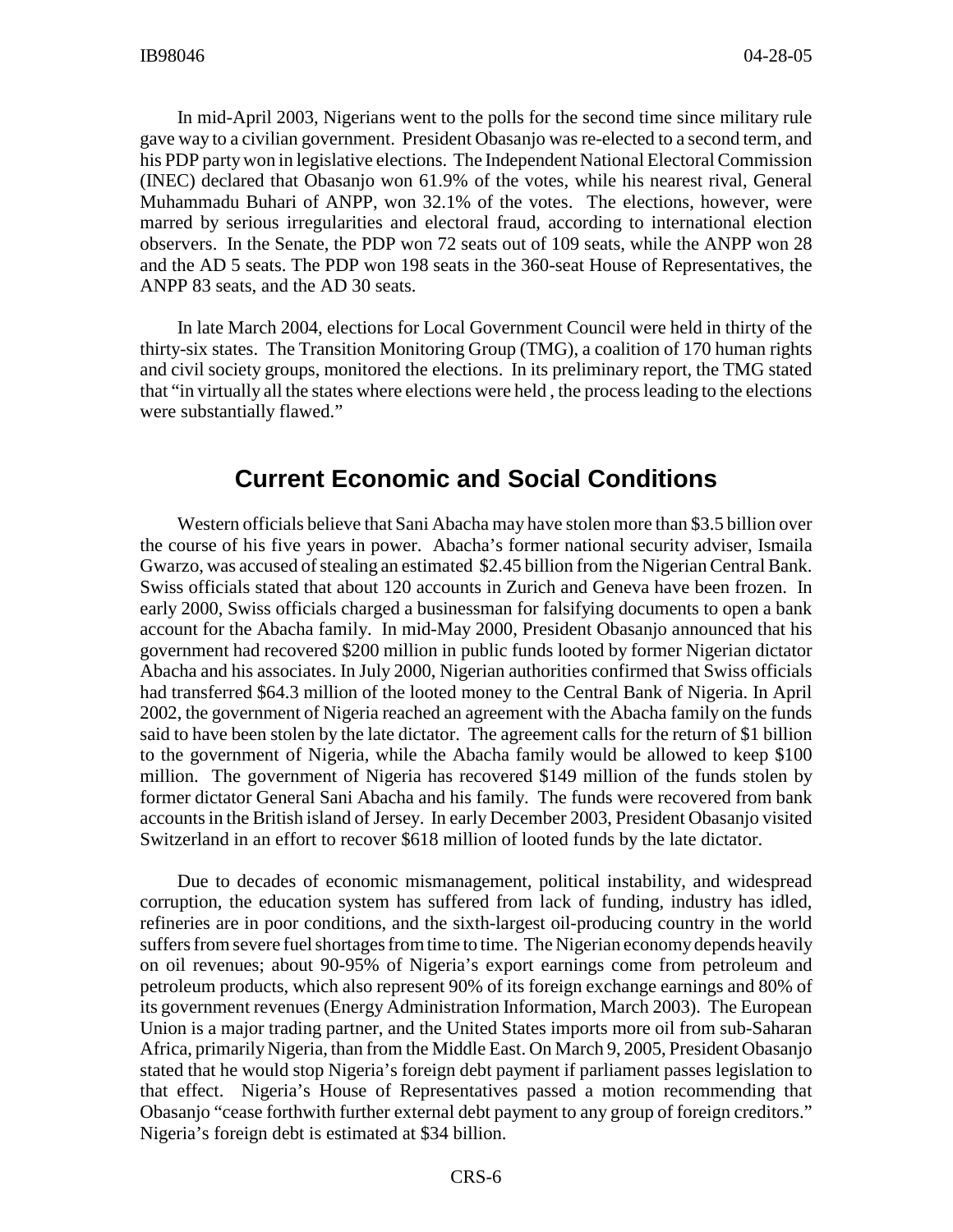The state of the economy has most affected the poorest segments of the population and has sparked violence around the country, particularly in the oil-producing regions. Several thousand people have been killed in pipeline explosions in southeast Nigeria since the late 1990s, though the largest single toll from an explosion was approximately 1,000 in October of 1999. These explosions are triggered because people siphon off oil from holes punched in the above-ground pipeline for personal use, resulting in a loss of what's estimated to be up to 200,000 barrels of oil per day (IRIN, July 15, 2003). Ethnic clashes over rights to a promising oil prospect in the southwest also killed hundreds of people in September and October 1999. In the Niger Delta, youths from the ethnic Ijaw tribe periodically stop the flow of one-third of Nigeria's oil exports of more than two million barrels per day in order to protest sub-standard living conditions in the country's richest oil-producing region. The government established a national task force on surveillance of petroleum pipelines in order to prevent a recurrence of the pipeline explosion tragedy.

In September 2004, a new rebel movement, the Niger Delta People's Volunteer Force (NDPVF), launched a series of attacks against government forces and threatened to attack foreign oil workers. The oil-rich Niger Delta has been afflicted by persistent rebellion over the past several years. The NDPVF is demanding autonomy for the region and share of oil revenues. An estimated 500 people were reportedly killed in September, according to Amnesty International. The Nigerian government disputes that 500 people had died as a result of the violence. On September 29, 2004, the NDPVF and the Nigerian government reportedly reached a cease-fire agreement. The leader of the rebel group stated that "there should be a cessation of hostilities on both sides. Apart from that, we have not agreed on anything else for the time being."

#### **Humanitarian and Human Rights Concerns**

#### **HIV/AIDS**

Nigeria's HIV/AIDS prevalence rate of 5.8% may seem small in comparison to some Southern African nations with seropositivity rates of over 30% of the adult population. However, the West African nation composes nearly one-tenth of the world's HIV/AIDS infected persons with 3.5 million infected people (UNAIDS 2001 estimate), the largest HIVpositive population in Africa after South Africa. Nigeria's population is expected to double by the year 2025, which will multiply the spread of the HIV virus astronomically. In addition to the devastation HIV/AIDS has caused and continues to cause among Nigeria's adult population, half of the current population is under the age of 15. With only 55% of primary school-aged children in school and the high HIV/AIDS prevalence rates among adults, Nigeria faces serious challenges and significant obstacles in the education and health care sectors (USAID Congressional Budget Justification, 2004). In late July 2001, the government of Nigeria announced a major AIDS treatment program. President Obasanjo declared that his government would provide cheap generic drugs to AIDS patients beginning September 2001. Patients are expected to pay about \$7 a month for the treatment. The government of Nigeria plans to distribute anti-retroviral drugs to an estimated 10,000 patients, but numerous obstacles have inhibited the implementation of this program.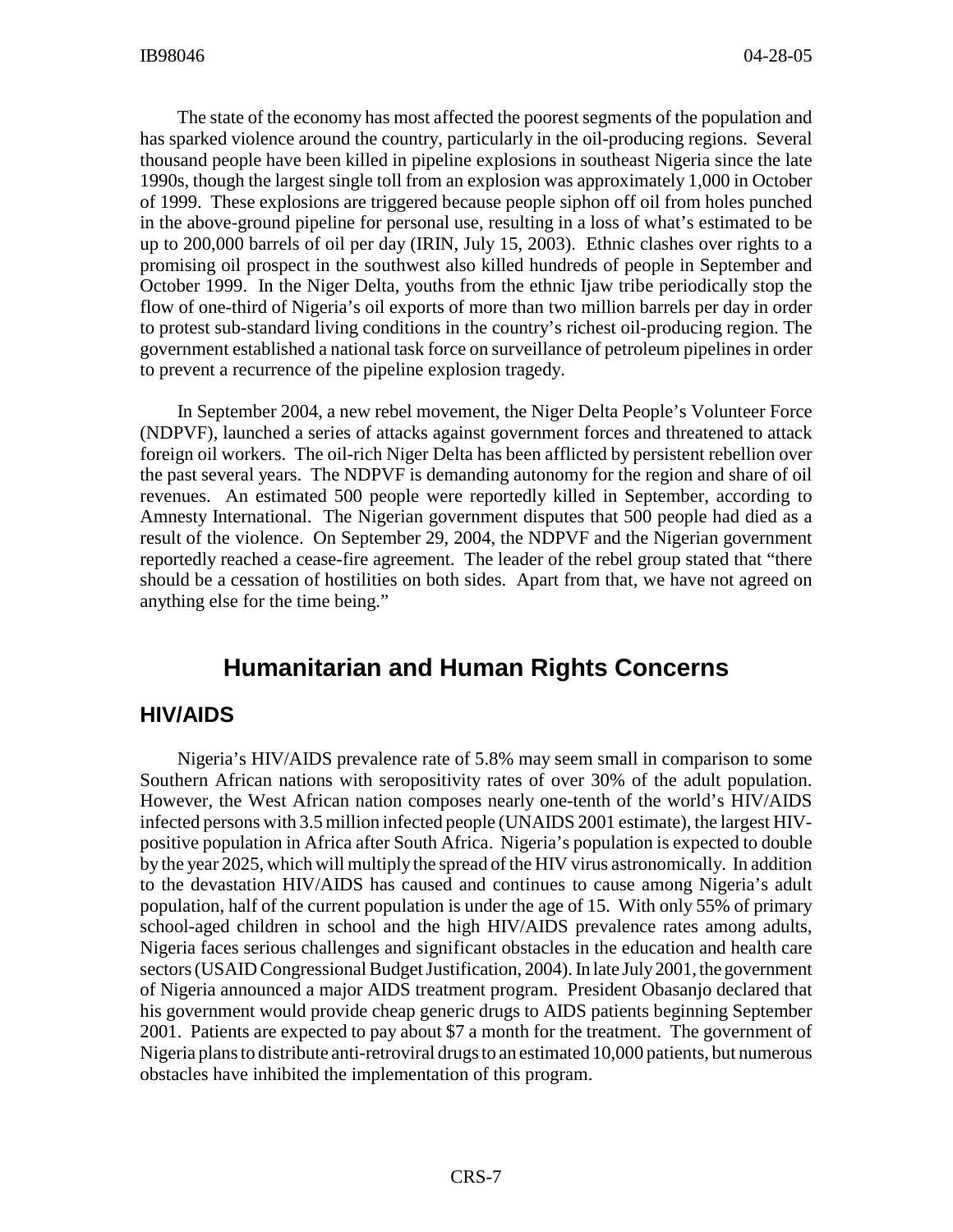#### **Sharia**

Twelve of Nigeria's states in the Muslim-dominated North of the country have adopted Sharia law within the last four years, which has resulted in much-publicized rulings, several of which have been criticized by human rights groups as well as by Nigerians in the Southern and mostly Christian part of the country. Kano state ruled on September 1, 2003, that all school girls attending government schools are to wear the *hijab*, Islamic head scarf, regardless of whether they are Muslim. President Obasanjo has said that the best way to respond to Sharia is to ignore it: "I think Sharia will fizzle out. To confront it is to keep it alive." In March 2002, in Katsina State, Amina Lawal, was sentenced to death by stoning after a court found her guilty of adultery. In August 2003, Ms. Lawal appealed her sentence to the Katsina State's Appeals Court. On September 25, 2003, Amina Lawal, won her appeal after the Sharia Court of Appeal ruled that her conviction was invalid. The Court ruled that "it is the view of this Court that the judgment of the Upper Sharia Court, Funtua, was very wrong and the appeal of Amina Lawal is hereby discharged and acquitted." In October 2001, in another highly publicized case, a Sharia court in the Sokoto State sentenced Safiya Hussaini to death for adultery. Ms. Hussaini appealed her sentence and was exonerated on the grounds that she was impregnated by her former husband and that the affair took place before Sharia law was enacted.

#### **Human Rights**

The Bush Administration is concerned about Nigeria's poor human rights record. In its Country Report on Human Rights Practices for 2004, the Department of State wrote:

The Government's human rights record remained poor, and the Government continued to commit serious abuses. Nationwide local government elections held during the year were not generally judged free and fair and therefore abridged citizens' right to change their government. Security forces committed extrajudicial killings and used excessive force. There were several politically motivated killings by unknown persons during the year. Security forces regularly beat protesters, criminal suspects, detainees, and convicted prisoners. There were fewer reported incidents of torture by security agents than in previous years. Impunity was a problem. Shari'a courts sentenced persons to harsh punishments including amputations and death by stoning; however, there were no reports of amputation or stoning sentences carried out during the year. Prison conditions were harsh and life threatening, and conditions contributed to the death of numerous inmates. Security forces continued to arrest and detain persons arbitrarily, including for political reasons. Prolonged pretrial detention remained a serious problem. The judicial system often was incapable of providing criminal suspects with speedy and fair trials. Government authorities occasionally infringed on citizens' privacy rights.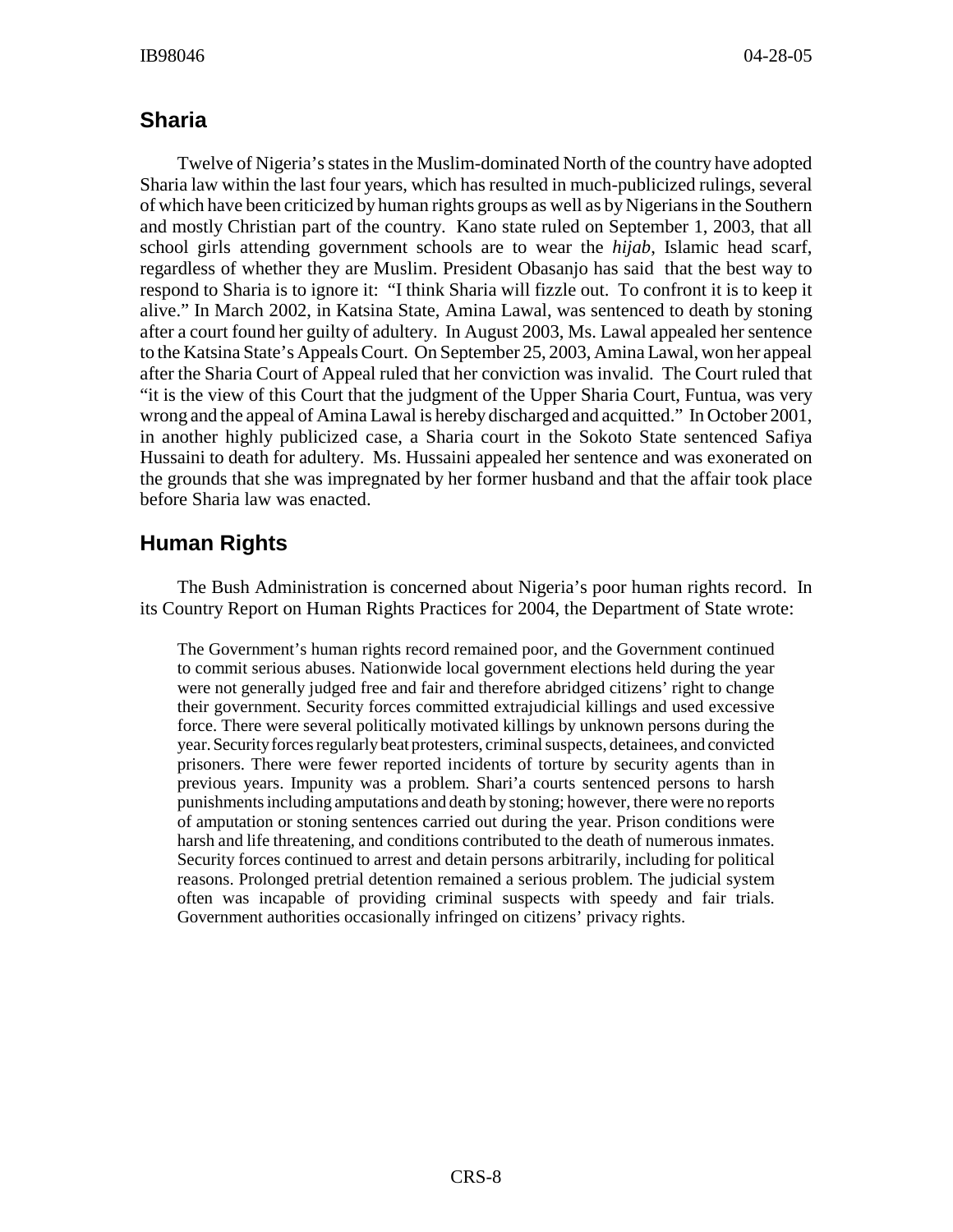#### **The United States and Nigeria**

Relations between Washington and Abuja began to improve shortly after General Abubakar assumed power and have since continued to grow during President Bush's term in office. In September 1998, Abubakar visited the United States for the U.N. General Assembly meeting, and also came to Washington to meet with President Clinton at the White House. After the meeting, Abubakar said President Clinton told him that if Nigeria stayed on its democratic course, the United States was prepared to help win some debt relief from international lending institutions and might also allow the resumption of direct air links between the U.S. and Nigeria. U.S. Secretary of State Madeleine Albright also praised Abubakar for "taking steps to bring Nigeria back into the world community" (*New York Times*, September 25, 1998). U.S. officials applauded Abubakar's transition program and warmly welcomed the transfer of power to an elected civilian government and promised to work closely with the Obasanjo government.

In mid-October 1999, then Secretary of State Albright visited Nigeria and met with senior government officials and civil society groups. At a press briefing following her Africa tour, Secretary Albright stated that the government and people of Nigeria are "engaged in a dramatic and high-stakes struggle to establish a viable democratic system." She said President Obasanjo "appears truly committed to jump-starting the economy, fighting corruption and resolving regional problems that remain a source of unrest within Nigeria." In late October 1999, President Obasanjo met with President Clinton and other senior government officials in Washington. At a White House press briefing, President Clinton said that "it is very much in America's interests that Nigeria succeed, and therefore we should assist them in their success. We intend to increase our assistance to Nigeria to expand law-enforcement cooperation and to work toward an agreement to stimulate trade and investment between us. We intend to do what we can to help Nigeria recover assets plundered by the previous regime." President Clinton stated that the United States will support "generous debt rescheduling through the Paris Club and encourage other countries to take further steps."

In a meeting with President Obasanjo in Abuja on August 26, 2000, President Clinton stated that the United States is "committed to working with the people of Nigeria to help build stronger institutions, improve education, fight disease, crime and corruption, ease the burden of debt and promote trade and investment in a way that brings more of the benefits of prosperity to people who have embraced democracy." Clinton also made an unprecedented address before the Nigerian parliament in which he underscored the major issues facing Nigeria today, including democratization and ethnic and religious strife. President Clinton announced a number of new initiatives during his Nigeria visit. He pledged \$60 million for AIDS vaccine research and more than \$20 million for Obasanjo's campaigns against malaria, polio, and HIV/AIDS. He also praised Nigeria's regional leadership and promised continued U.S. support for the West African peacekeeping mission in Sierra Leone. He pledged continued U.S. support for education, including the provision of Internet access through the work of NGOs and universities.

In May 2001, President Obasanjo met with President Bush and other senior officials in Washington. President Bush stated that the United States is "in the process of helping provide technical assistance to Nigerian troops so that they are better able to keep those peace missions." At a joint White House press conference, President Bush pledged \$200 million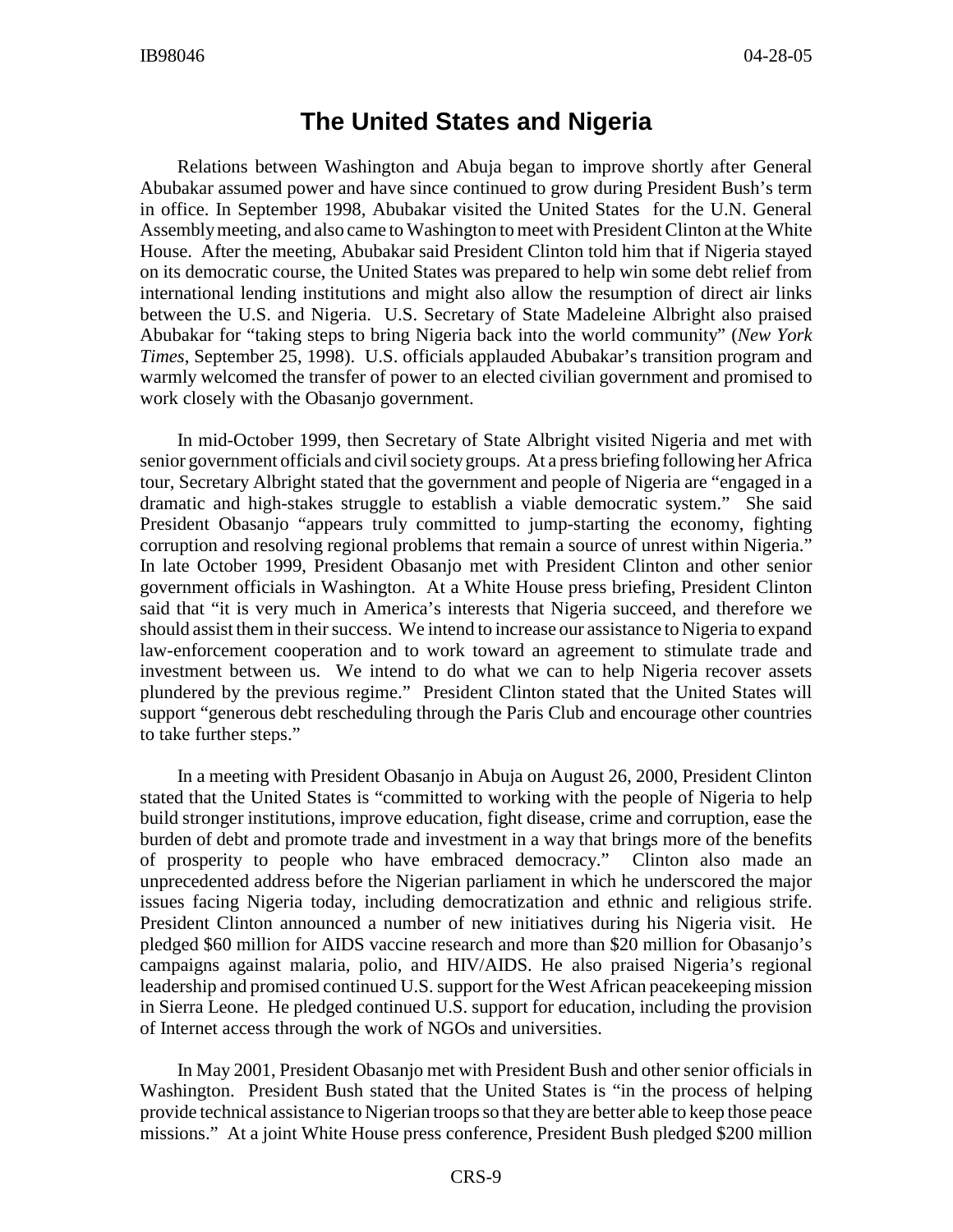to a new global fund for HIV/AIDS. President Obasanjo said he discussed a number of issues of mutual interest, including the conflicts in Angola, Democratic Republic of Congo, and Sierra Leone.

President Obasanjo returned to the White House following the September 11, 2001, attacks to discuss Nigeria's and United States' "mutual concern to fight and win the war against terror." Returning again to Washington in June 2002 and receiving President Bush on his first official state visit to Africa in July of 2003, President Obasanjo has cultivated a friendship with President Bush. In a speech concluding his week-long trip to Africa, President Bush emphasized the importance of "partnerships" and underscored that "the relationship between America and Africa will benefit both our people" (see White House press release [http://www.whitehouse.gov/news/releases/2003/07/print/20030712.html]).

The United States is offering a \$2 million reward for the capture of former Liberian president Charles Taylor, who is in exile in Nigeria. Mr. Taylor has been charged with war crimes by the Special Court for Sierra Leone. The \$2 million reward was inserted in the Iraqi Emergency Supplemental in late October 2003. The provision does not specifically refer to Mr. Taylor, although it is widely believed that the reference is to Mr. Taylor. The Nigerian government has said that any attempt to kidnap Mr. Taylor would be viewed as "a violation of Nigeria's territorial integrity." The Bush Administration has acknowledged that Washington encouraged the Obasanjo government to offer Mr. Taylor political asylum. The Bush Administration also stated that Mr. Taylor should be held accountable for the crimes he committed in Liberia and Sierra Leone.

The International Religious Report for 2004 stated that "interreligious tension between Christians and Muslims remained high in some areas of the country, and there were several violent economic, ethnic, and political conflicts that took on religious overtones."

Meanwhile, P.L. 108-199, a consolidated appropriations bill, which was signed into law by President Bush on January 24, 2004, contains several provisions on Nigeria. A provision in the bill restricts International Military Education and Training (IMET) assistance to Nigeria. Section 560 of the Foreign Appropriations bill states that "none of the funds appropriated under the headings (International Military Education and Training and Foreign Military Financing Program) may be made available for assistance for Nigeria until the President certifies to the Committees on Appropriations that the Nigerian Minister of Defense, the Chief of the Army Staff, and the Minister of State for Defense/Army are suspending from the Armed Forces those members, of whatever rank, against whom there is credible evidence of gross violations of human rights in Benue State." In early March 2005, the Nigerian Minister of State for Defense, Dr. Rowland Oritsejafor, announced that Nigeria received four gunboats from the United States and is expecting four more. The gunboats will be used to tackle the growing illicit oil trade in the Niger Delta, according to the Minister of Defense. Oritsejafor stated that Nigeria has "lost over \$2 billion in the oil sector as a result of illegal Activities in the Niger Delta."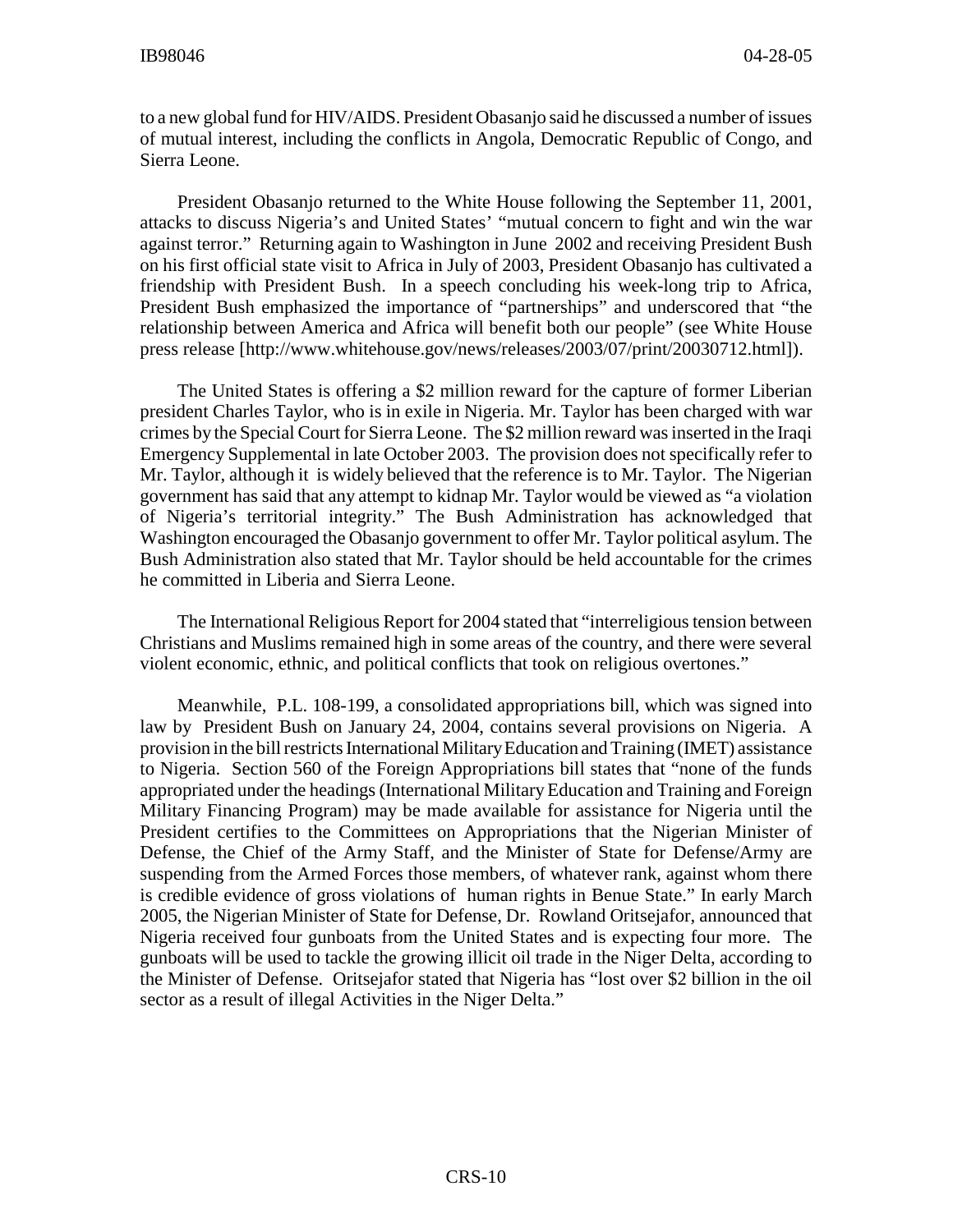#### **U.S.-Nigerian Relations: Background**

Three primary issues have dominated U.S.-Nigerian relations in the last two decades: the absence of democracy, human rights abuses, and drug trafficking. Washington took a series of measures against the military junta shortly after the 1993 election results were annulled. These included suspending development assistance, terminating joint military training with Nigeria, and imposing visa restrictions of Nigeria's military leaders and their family members. These measures, however, did not affect trade between U.S. companies and Nigeria. Washington was also engaged in diplomatic efforts, albeit unsuccessful, to break the political impasse in the West African nation. The Clinton Administration sent civil rights leader Jesse Jackson, then-U.N. Ambassador Bill Richardson, and former Ambassador Donald McHenry as envoys to convince Abacha to implement reforms.

In response to the execution of nine Ogoni activists in 1995, the Clinton Administration recalled its ambassador and pushed a resolution at the U.N. General Assembly that condemned Nigeria's action. The imprisonment of Moshood Abiola and many others was a contentious issue in U.S.-Nigerian relations. In its Country Report on Human Rights Practices for 1997, the Department of State wrote: "The human rights record remained dismal. Throughout the year, Abacha's Government relied regularly on arbitrary detention and harassment to silence its most outspoken critics." The report further stated that security forces "continued to commit extrajudicial killings and use excessive force to quell antigovernment protests as well as to combat crime, resulting in the death or injury of many individuals, including innocent civilians." Human rights groups reported the torture of prisoners and constant harassment of journalists under the Abacha regime.

Washington's concern was not limited to human rights abuse allegations. Drug trafficking by Nigeria emerged as a major issue in U.S.-Nigerian relations after the mid-1980s. Although Nigeria is not a drug-producing country, it has become a major transit point. An estimated 35-40% of all the heroin coming into the United States is brought by Nigerian couriers. In 1989, the United States and Nigeria established a joint Counter-Narcotics Task Force. Lack of cooperation by Nigerian authorities in combating the drug trafficking problem led to a decision by the Clinton Administration in March 1998, as in 1994 and 1996, to put Nigeria on the State Department's list of non-cooperative drug trafficking nations, which includes Burma and Iran. As a consequence, the U.S. had to vote "no" on all loans to Nigeria being considered by the World Bank and the African Development Bank, and Nigeria was ineligible for any Export-Import Bank financing of U.S. exports. In March 2000, however, President Clinton provided a waiver, a Vital National Interests Certification, for Nigeria in order to allow support for the democratic transition program. In March 2001, however, the Bush Administration certified that Nigeria was fully cooperating with U.S. officials. In January 2003, in a report to Congress, President Bush identified Nigeria as one of 12 "major illicit drug-producing and Drug-Transit countries."

Through legislative action, Members of Congress were active concerning Nigeria. In 1994, the House of Representatives passed H.Con.Res. 151, which called for additional measures against the military junta by the Clinton Administration. A bill calling for the imposition of sanctions and freezing of assets was introduced in 1996 by then-Senator Nancy Kassebaum and Representative Donald M. Payne. Although the bill enjoyed significant bipartisan support, it did not move out of committees, in part because of opposition by Members of Congress who favored dialogue with the Nigerian government. Pro-Nigerian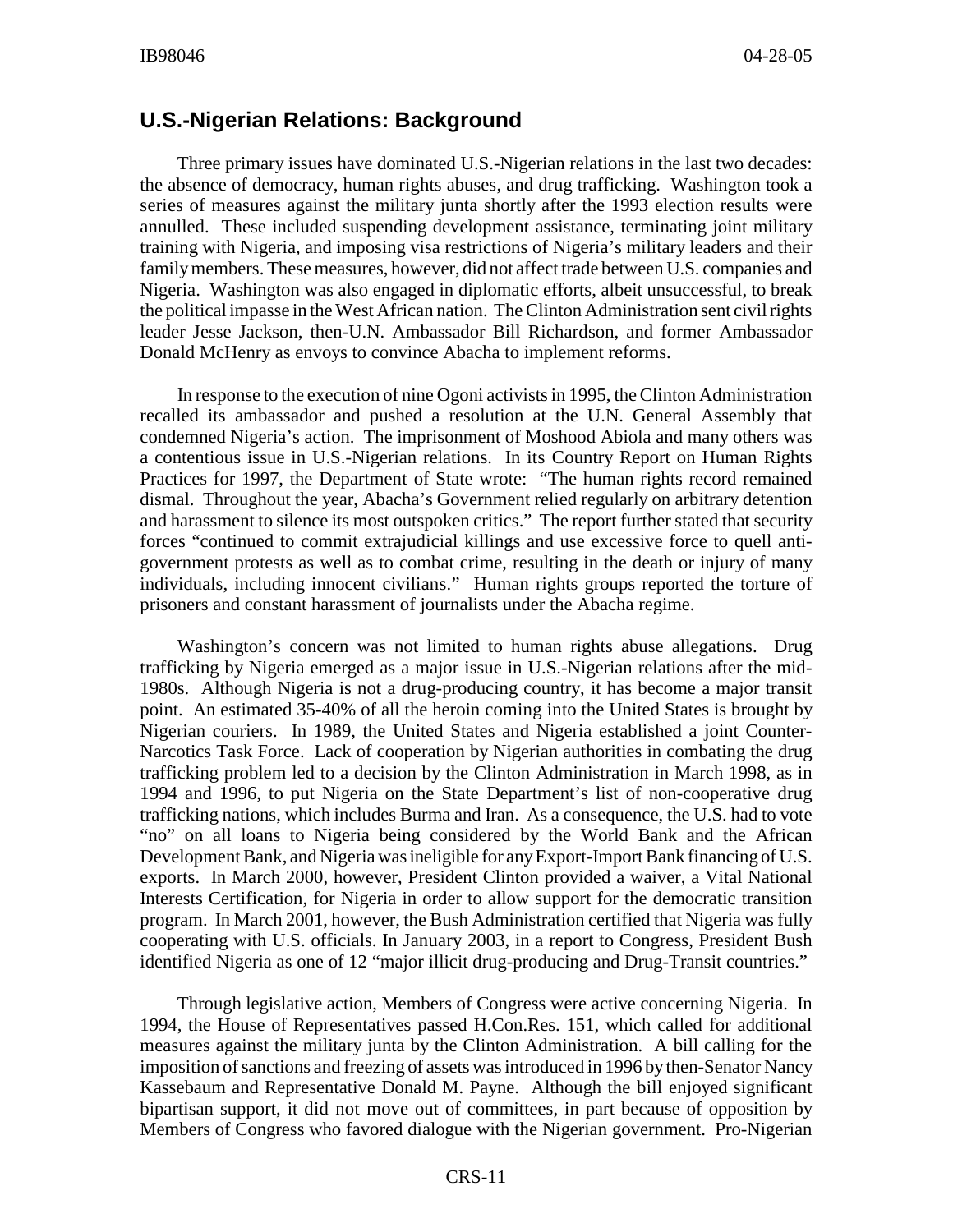groups and some American business interests actively opposed the bill (*Washington Post*, November 24, 1996). The Nigerian Democracy Act, introduced by Representative Donald Payne and Representative Amo Houghton in 1997, contained similar provisions, including a ban on new U.S. corporate investment in Nigeria. In May 1998 House International Relations Committee Chairman Benjamin A. Gilman and Representative Donald M. Payne introduced the Nigerian Democracy and Civil Society Empowerment Act (H.R. 3890), calling for additional sanctions and increased U.S. aid to democratic opposition groups. The bill was also introduced in the Senate in May 1998 by Senators Feingold, Jeffords, Leahy, and Wellstone. The bill was sent to committees in both houses, but the 105<sup>th</sup> Congress did not act further on either piece of legislation.

Conflicts within the Clinton Administration regarding the appropriate strategy toward Nigeria while under the control of Abacha surfaced in speeches given by senior Administration officials and President Clinton in early 1998. Assistant Secretary of State for African Affairs Dr. Susan Rice stated in a speech on March 17, 1998, that the United States would hold "General Abacha to his three-year-old promise to undertake a genuine transition to civilian rule this year and to establish a level playing field by allowing free political activity, providing for an open press, and ending political detention. Let me state clearly and unequivocally to you today that an election victory by any military candidate in the forthcoming presidential elections would be unacceptable." In late March, President Clinton stated that U.S. policy toward Nigeria was "to do all that we can to persuade General Abacha to move toward general democracy and respect for human rights, release of political prisoners, and the holding of elections." Referring to General Abacha's rumored candidacy, however, President Clinton seemed to contradict Rice by suggesting that "if [Abacha] stands for election we hope he will stand as a civilian." President Clinton's March statement led some critics to question the Administration's policy toward Abacha and the military junta.

The Administration came to a final decision on May 28, saying that the proposed transition was clearly "unacceptable" as long as Abacha remained the single candidate and that current sanctions would remain (*The Washington Post*, May 29, 1998). Following Abacha's death, State Department spokesman James P. Rubin stated that Abubakar had "a historic opportunity to open the political process and institute a swift and credible transition to civilian democratic rule." Rubin said that Washington would "accept" only a transition that included "three things: first, freeing political prisoners; second, ensuring respect for the basic freedoms of speech, press, and assembly; and third, returning the Nigerian army to its rightful position as a professional armed force committed to defending the constitution and civilian rule." U.S. officials had anticipated that Abubakar would be more cooperative with the United States because he received military training here. On June 14, 1998, President Clinton called Abubakar and "underscored our desire for improved bilateral relations in the context of Nigeria taking swift and significant steps toward a successful transition to a democratically-elected government" (*Associated Press*, June 14, 1998).

The U.S. officials who met with Abubakar in July 1998 reported that he appeared very receptive to implementing the transition to democracy, although he would continue consultations before releasing the final details of the transition. Critics asserted that the United States should have pushed harder for Abiola's unconditional release in order for him to consult with advisers rather than consent to renouncing his title under political pressure. Critics also warned that a hands-off policy could enable the regime to proceed slowly with reforms that may escalate civil conflict to the point of war in which ethnic rivalries could